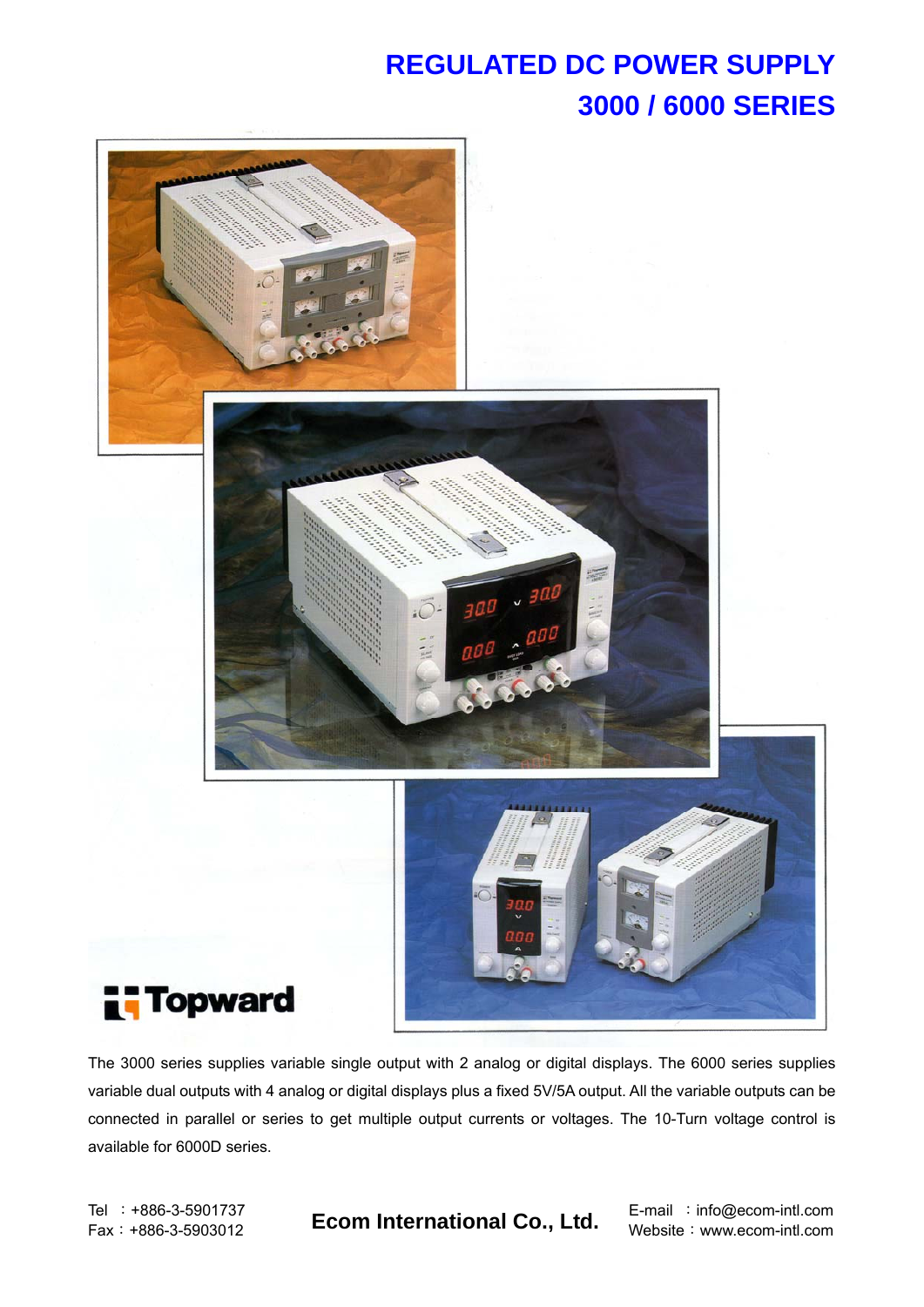

## **DC Power Supply**

#### **Order Information**

|    | 3 <sup>1</sup> | $\mathbf 0$ | $\overline{\mathbf{1}}$ | O |             |                                        |
|----|----------------|-------------|-------------------------|---|-------------|----------------------------------------|
|    |                |             |                         |   |             |                                        |
| 3  |                |             | 3000 Series             |   |             |                                        |
| 30 |                |             |                         |   | Voltage 30V |                                        |
| 10 |                |             |                         |   | Current 10A |                                        |
| D  |                |             | Digital Display         |   |             |                                        |
|    |                |             |                         |   |             | S Size: $120W \times 160H \times 295D$ |
|    |                |             |                         |   |             | L Size: $230W \times 160H \times 366D$ |

## $6|3|0|2|A|-|1|0|$

- 6 : 6000 Series
- $30 \cdot \cdot \cdot$  Voltage 30V
- $2$  : Current 2A
- A : Analog Display
- $10 \cdot 10$  Turn Voltage Control
- L Size:  $230W \times 160H \times 366Dmm$

| 3  | 3 | 0 | 1 | O | D               |                                          | Model | Dimension | Model Type |   | Voltage / Current |
|----|---|---|---|---|-----------------|------------------------------------------|-------|-----------|------------|---|-------------------|
|    |   |   |   |   |                 |                                          | 3203  | S         | A          | D | 20V/3A            |
| 3  |   | : |   |   | 3000 Series     |                                          | 3302  | S         | Α          | D | 30V/2A            |
| 30 |   |   |   |   | Voltage 30V     |                                          | 3303  | S         | A          | D | 30V/3A            |
| 10 |   | ÷ |   |   | Current 10A     |                                          | 3601  | S         | Α          | D | 60V/1A            |
| D  |   |   |   |   | Digital Display |                                          | 3306  |           |            | D | 30V/6A            |
|    |   |   |   |   |                 | $S Size: 120W \times 160H \times 295Dmm$ | 3603  |           |            | D | 60V/3A            |
|    |   |   |   |   |                 | L Size: $230W \times 160H \times 366Dmm$ | 33010 |           |            | D | 30V/10A           |

| Model | Dimension | Model Type |   |        | Voltage / Current |
|-------|-----------|------------|---|--------|-------------------|
| 6302  |           | A          |   | $D-10$ | $±30V/2A$ , 5V/5A |
| 6303  |           | А          | D | $D-10$ | ±30V/3A, 5V/5A    |
| 6306  |           | A          |   | $D-10$ | ±30V/6A, 5V/5A    |
| 6603  |           |            |   | $D-10$ | ±60V/3A, 5V/5A    |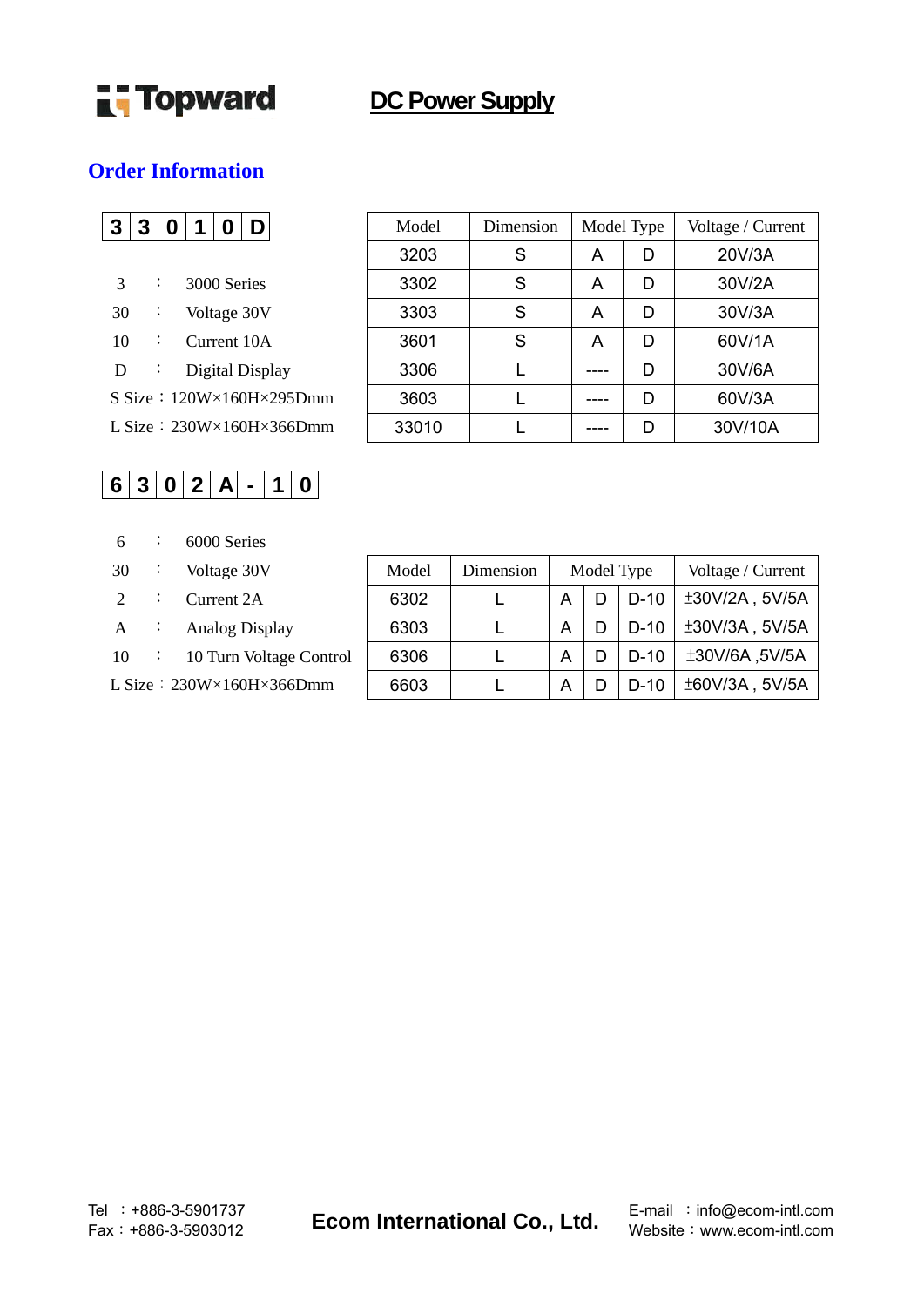

## **3000 Series DC Power Supply**



2 Built-In Analog / Digital Displays. Coarse And Fine Voltage Control. Constant Voltage / Current. Compact Size. Series / Parallel Available. Master / Slave Selectable. Short Circuit / External Input Protection.





## **Specification**

| <b>Constant Voltage</b>                     |                                                                                                  |  |  |  |  |  |
|---------------------------------------------|--------------------------------------------------------------------------------------------------|--|--|--|--|--|
| <b>Load Regulation</b>                      | ±0.01%+2mV                                                                                       |  |  |  |  |  |
| Line Regulation                             | ±0.01%+2mV                                                                                       |  |  |  |  |  |
| Ripple & Noise ( $\leq$ 100W)               | $\leq$ 0.5mVrms                                                                                  |  |  |  |  |  |
| Ripple & Noise ( $\geq$ 100W)               | $\leq$ 1mVrms                                                                                    |  |  |  |  |  |
| <b>Constant Current</b>                     |                                                                                                  |  |  |  |  |  |
| Load Regulation ( $\leq$ 100W)              | ≤10mA                                                                                            |  |  |  |  |  |
| Load Regulation ( $\geq$ 100W)              | $≤ 15mA$                                                                                         |  |  |  |  |  |
| Line Regulation                             | $±0.01\%+2mA$                                                                                    |  |  |  |  |  |
| Ripple & Noise ( $\leq$ 100W)               | $\leq$ 2mArms                                                                                    |  |  |  |  |  |
| Ripple & Noise ( $\geq$ 100W)               | $\leq$ 3mArms                                                                                    |  |  |  |  |  |
| <b>Display Accuracy</b>                     |                                                                                                  |  |  |  |  |  |
| Analog Display (A)                          | Full Scale 3%                                                                                    |  |  |  |  |  |
| Digital Display (D)                         | $≤$ 0.1% +2d                                                                                     |  |  |  |  |  |
| <b>Programming Speed</b>                    |                                                                                                  |  |  |  |  |  |
| Rise Time (No Load)                         | $\leq$ 100mS                                                                                     |  |  |  |  |  |
| (Load)                                      | $\leq$ 200mS(<6A), $\leq$ 500 mS (<10A), $\leq$ 1S( $\geq$ 10A),                                 |  |  |  |  |  |
| Fall Time (No Load)                         | $≤ 2.5S$                                                                                         |  |  |  |  |  |
| (Load)                                      | $≤ 250mS$                                                                                        |  |  |  |  |  |
| <b>Output Impedance</b>                     | $<$ 2m $\Omega$ +2µH                                                                             |  |  |  |  |  |
| <b>Recovery Time</b>                        | $\leq$ 100µS To Within 0.1% Of Set Voltage (50% To 100% Load Change)                             |  |  |  |  |  |
| <b>Functions</b>                            |                                                                                                  |  |  |  |  |  |
| <b>Series Connection</b>                    | Different Models Can Be Connected In Series (≤240V)                                              |  |  |  |  |  |
| <b>Parallel Connection</b>                  | Same Model Can Be Connected In Parallel( ≤ 24A)                                                  |  |  |  |  |  |
| Master - Slave                              | N/A                                                                                              |  |  |  |  |  |
| <b>Power Source</b>                         | ACV 100/120/220/240 +/- 10%, 50/60HZ                                                             |  |  |  |  |  |
| <b>Accessories</b>                          | ACS-002*1<br>, Operation Manual                                                                  |  |  |  |  |  |
| Tel : +886-3-5901737<br>Fax: +886-3-5903012 | E-mail : info@ecom-intl.com<br><b>Ecom International Co., Ltd.</b><br>Website: www.ecom-intl.com |  |  |  |  |  |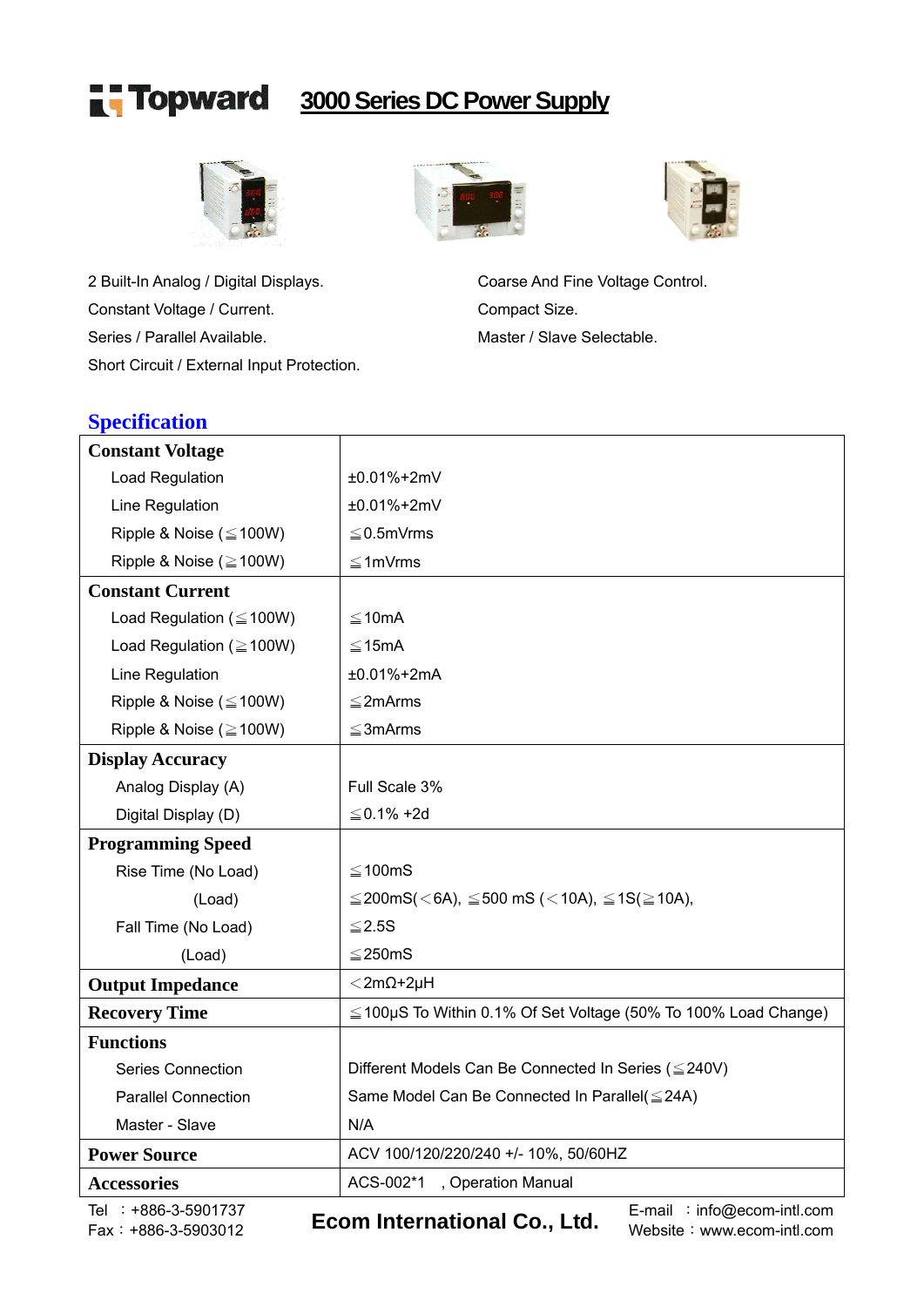

## **6000 Series DC Power Supply**



4 Built-In Analog / Digital Displays. Auto Series / Parallel Selectable. Constant Voltage / Current. Constant Voltage / Current. Series / Parallel Available With Other Sets. Master / Slave Selectable. Short Circuit / External Input Protection. 10-Turn Voltage Control Optional (6000-10 Only).



### **Specification**

| <b>Constant Voltage</b>        |                                                                      |  |  |  |  |
|--------------------------------|----------------------------------------------------------------------|--|--|--|--|
| Load Regulation                | $± 0.01% + 2mV$                                                      |  |  |  |  |
| Line Regulation                | $± 0.01% + 2mV$                                                      |  |  |  |  |
| Ripple & Noise ( $\leq$ 200W)  | $\leq$ 0.5mVrms                                                      |  |  |  |  |
| Ripple & Noise ( $\geq$ 200W)  | $\leq$ 1mVrms                                                        |  |  |  |  |
| <b>Constant Current</b>        |                                                                      |  |  |  |  |
| Load Regulation ( $\leq$ 200W) | $≤10mA$                                                              |  |  |  |  |
| Load Regulation ( $\geq$ 200W) | $≤ 15mA$                                                             |  |  |  |  |
| Line Regulation                | ±0.01%+2mA                                                           |  |  |  |  |
| Ripple & Noise ( $\leq$ 200W)  | $\leq$ 2mArms                                                        |  |  |  |  |
| Ripple & Noise ( $\geq$ 200W)  | $\leq$ 3mArms                                                        |  |  |  |  |
| <b>Display Accuracy</b>        |                                                                      |  |  |  |  |
| Analog Display (A)             | Full Scale 3%                                                        |  |  |  |  |
| Digital Display (D)            | $≤$ 0.1% +2d                                                         |  |  |  |  |
| <b>Programming Speed</b>       |                                                                      |  |  |  |  |
| Rise Time (No Load)            | $≤ 100mS$                                                            |  |  |  |  |
| (Load)                         | $\leq$ 200mS (<6A), $\leq$ 500mS (<10A), $\leq$ 1S ( $\geq$ 10A),    |  |  |  |  |
| Fall Time (No Load)            | $≤ 2.5S$                                                             |  |  |  |  |
| (Load)                         | ≤250mS                                                               |  |  |  |  |
| <b>Output Impedance</b>        | $<$ 2m $\Omega$ + 2 µH                                               |  |  |  |  |
| <b>Recovery Time</b>           | $\leq$ 100µS To Within 0.1% Of Set Voltage (50% To 100% Load Change) |  |  |  |  |
| <b>Functions</b>               |                                                                      |  |  |  |  |
| <b>Series Connection</b>       | Different Models Can Be Connected In Series (≤240V)                  |  |  |  |  |
| <b>Parallel Connection</b>     | Same Model Can Be Connected In Parallel(≤24A)                        |  |  |  |  |
|                                | Yes (For Single-Set Operation)                                       |  |  |  |  |
| Master - Slave                 | N/A (For Multi-Set Connection)                                       |  |  |  |  |

Fax:+886-3-5903012 **Ecom International Co., Ltd.** Website:www.ecom-intl.com

Tel :  $+886-3-5901737$  E-nail : info@ecom-intl.com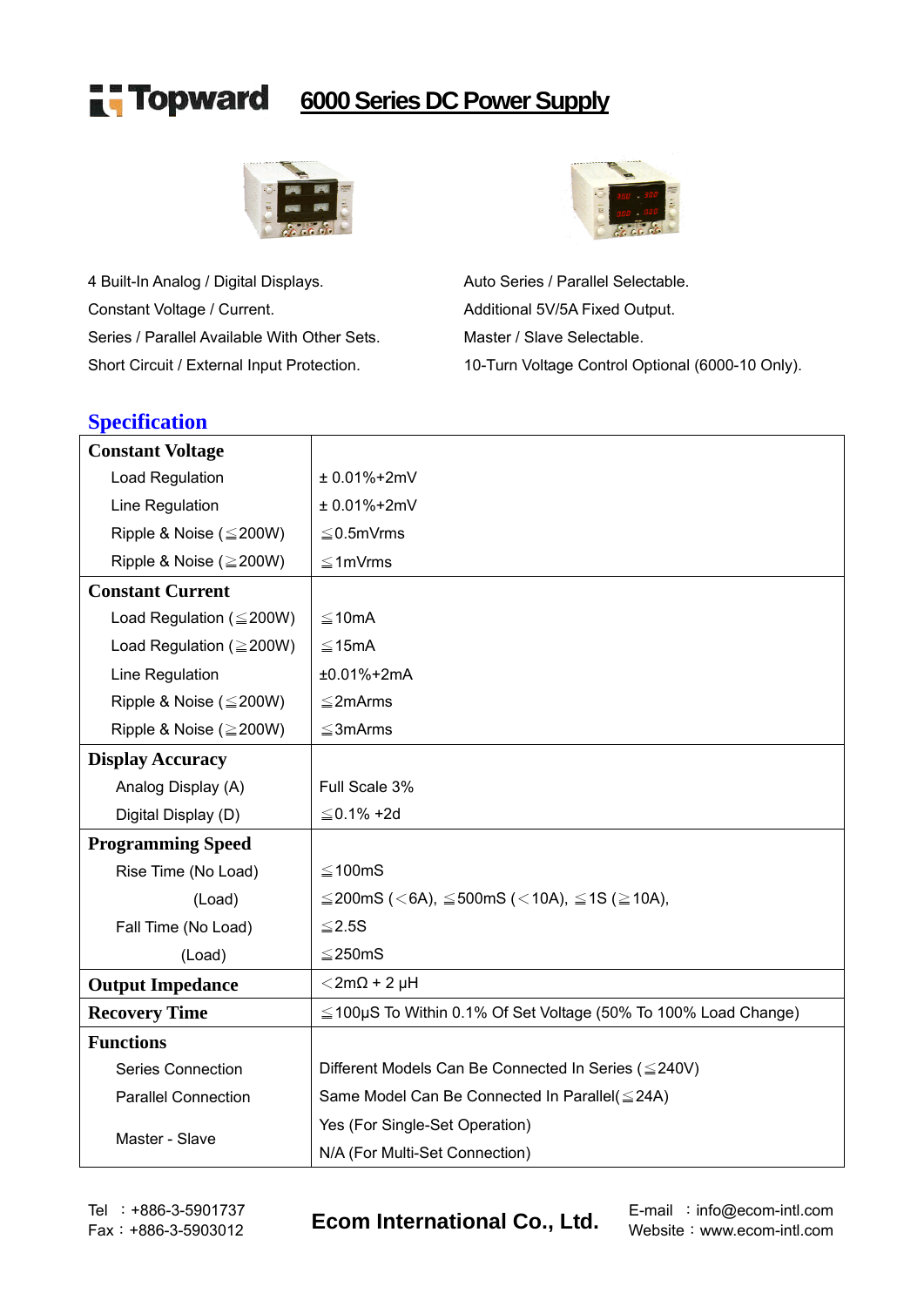

## **6000 Series DC Power Supply**



4 Built-In Analog / Digital Displays. Auto Series / Parallel Selectable. Constant Voltage / Current. Constant Voltage / Current. Series / Parallel Available With Other Sets. Master / Slave Selectable. Short Circuit / External Input Protection. 10-Turn Voltage Control Optional (6000-10 Only).



#### **Specification**

| <b>Tracking Operation</b> |                                                         |
|---------------------------|---------------------------------------------------------|
| <b>Tracking Error</b>     | $\pm$ 0.2%+10mV                                         |
| Series Regulation         | $\leq$ 0.3%+10mV                                        |
| <b>5V Fix Output</b>      |                                                         |
| Load Regulation           | $\leq 10$ mV                                            |
| Line Regulation           | $\leq$ 5mV                                              |
| Ripple & Noise            | $\leq$ 2mVrms                                           |
| <b>Voltage Accuracy</b>   | $5V \pm 0.25V$                                          |
| <b>Output Current</b>     | 5A                                                      |
| <b>Operation Mode</b>     |                                                         |
|                           | Two Independent Outputs and 5V Fixed Output.            |
| Independent               | Output From 0 to Rating Volts and 0 to Rating Amperes.  |
|                           | Output From 0 to ± Rating Volts at Rating Amperes.      |
| <b>Series</b>             | Output From 0 to Double Rating Volts at Rating Amperes. |
| Parallel                  | Output From 0 to Double Rating Ampere at Rating Volts.  |
| <b>Power Source</b>       | ACV 100/120/220/240 +/- 10%, 50/60HZ                    |
| <b>Accessories</b>        | ACS-002 *2, Operation Manual                            |

Fax:+886-3-5903012 **Ecom International Co., Ltd.** Website:www.ecom-intl.com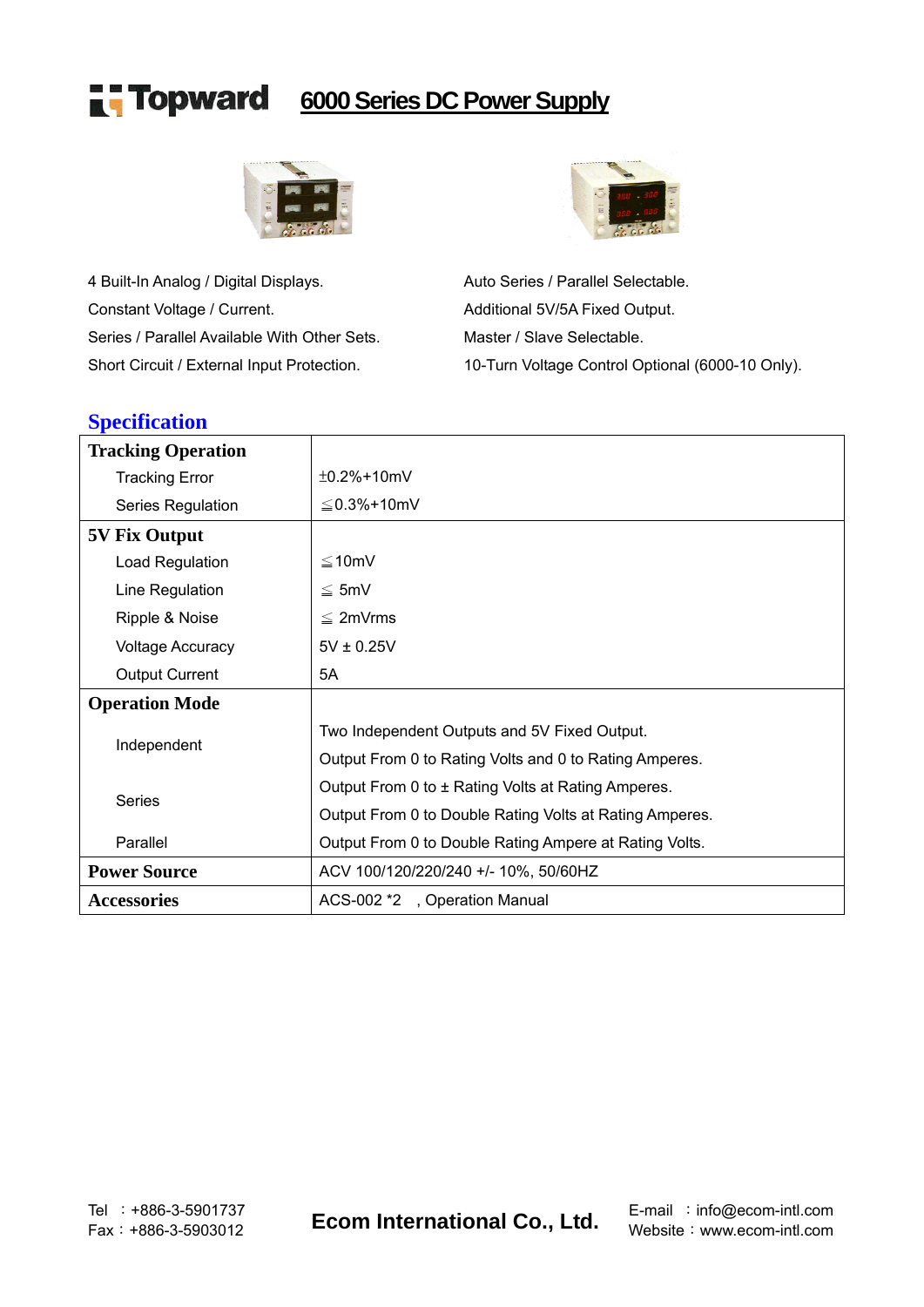

## **DC Power Supply**

#### **Illustration**



3. 6000 series used in series / parallel tracking mode to supply double output voltage / current.



5. 6000 series connected in series (up to 240V). 6. 6000 series connected in parallel (up to 24A).



1. 3000 series connected in series (up to 240V). 2. 3000 series connected in parallel (up to 24A).



4. 5V/5A fixed output